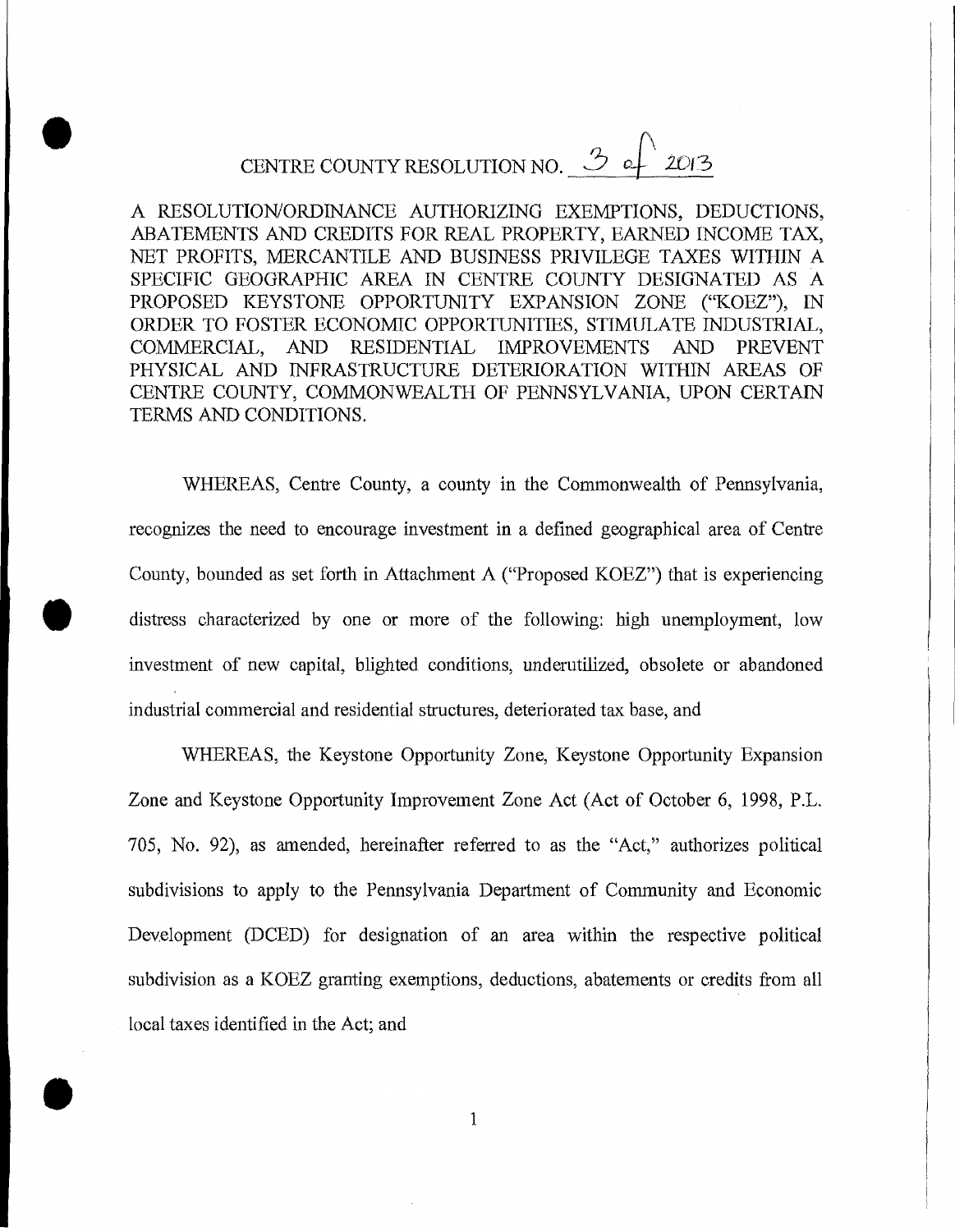WHEREAS, approval of benefits provided in the Act will result in improving the economic, physical, and social conditions within the Proposed KOEZ by stimulating existing businesses employment, creating new employment and diminishing blight; and

WHEREAS, it is expected that increased private and public-sector investors will reverse the disinvestment and conditions of blight within the Proposed KOEZ by the time of its termination; and

WHEREAS, the Proposed KOEZ is not less than ten acres but not more than 350 acres in the aggregate; and

WHEREAS, the Proposed KOEZ is comprised of parcels which are (i) deteriorated, underutilized or unoccupied or (ii) are occupied by a Qualified Business (as • that term is defined in the Act) which creates or retains at least 1,000 full-time jobs in Pennsylvania within three years from the designation by DCED of the Proposed KOEZ and makes a capital investment of at least \$500,000,000 in the Proposed KOEZ within three years from the designation by DCED of the Proposed KOEZ.

NOW, THEREFORE, BE IT RESOLVED by the County of Centre that effective as of this date  $\sqrt[6]{3}$  13 , contingent only upon DCED's approval of the application for the proposed new KOEZ, the following provisions shall apply:

Real Property Tax on the Proposed KOEZ is 100% exempt in accordance 1. with the provisions and limitations hereinafter set forth in accordance with the Act, such exemption to begin on January 1, 2014 and to terminate December 31, 2023 (a ten year period).

2. Earned Income and Net Profits Taxes; Business Privilege and Mercantile Taxes, The Township of Spring also waives business gross receipts tax for

 $\overline{2}$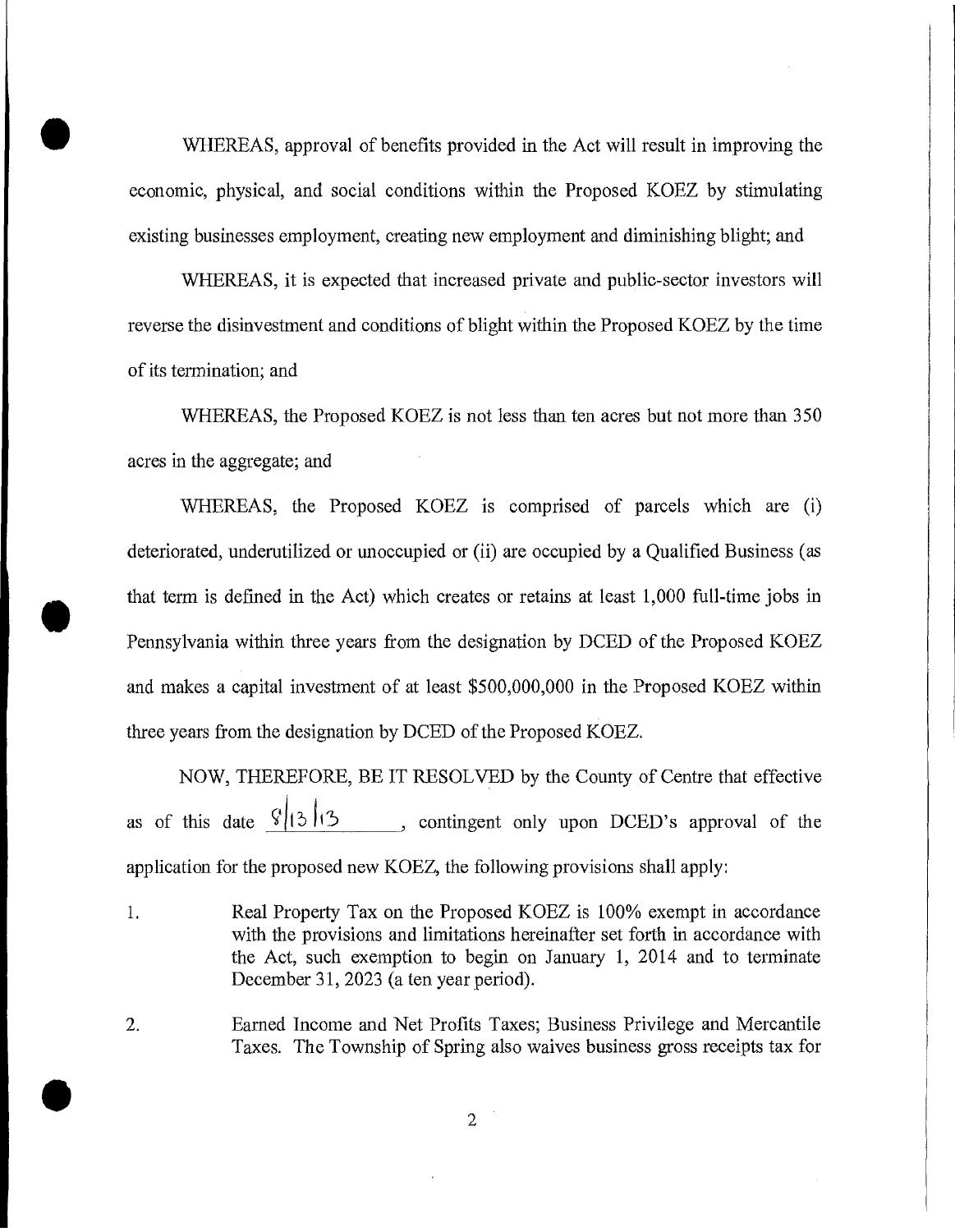**[I:** operations conducted by a qualified business; earned income received by a resident and/or net profits of a qualified business received by a resident or nonresident of the Proposed KOEZ attributable to business activity conducted with said zone and benefits to begin on January 1, 2014 and to terminate on December 31, 2023 (a ten year period).

- 3. The provisions of the Act not herein enumerated, shall, nevertheless, be incorporated as part of this Ordinance by reference.
- 4. This resolution shall be effective upon execution, conditioned upon the approval of the application by DCED.

RESOLVED or ORDAINED AND ENACTED by the County of Centre,

Pennsylvania, this  $\frac{13}{2}$  day of  $\frac{\mu_{\text{qust}}}{\mu_{\text{qust}}}$ , 2013.

ATTEST:

 $\bullet$ Innicthy . Bujel

Director of Administrative Services

| BY  |                      |  |
|-----|----------------------|--|
|     | Steve Dershem, Chair |  |
| BY: |                      |  |

Chris Exarchos

BY: Chris Exarchos<br>BY: Michael Pipe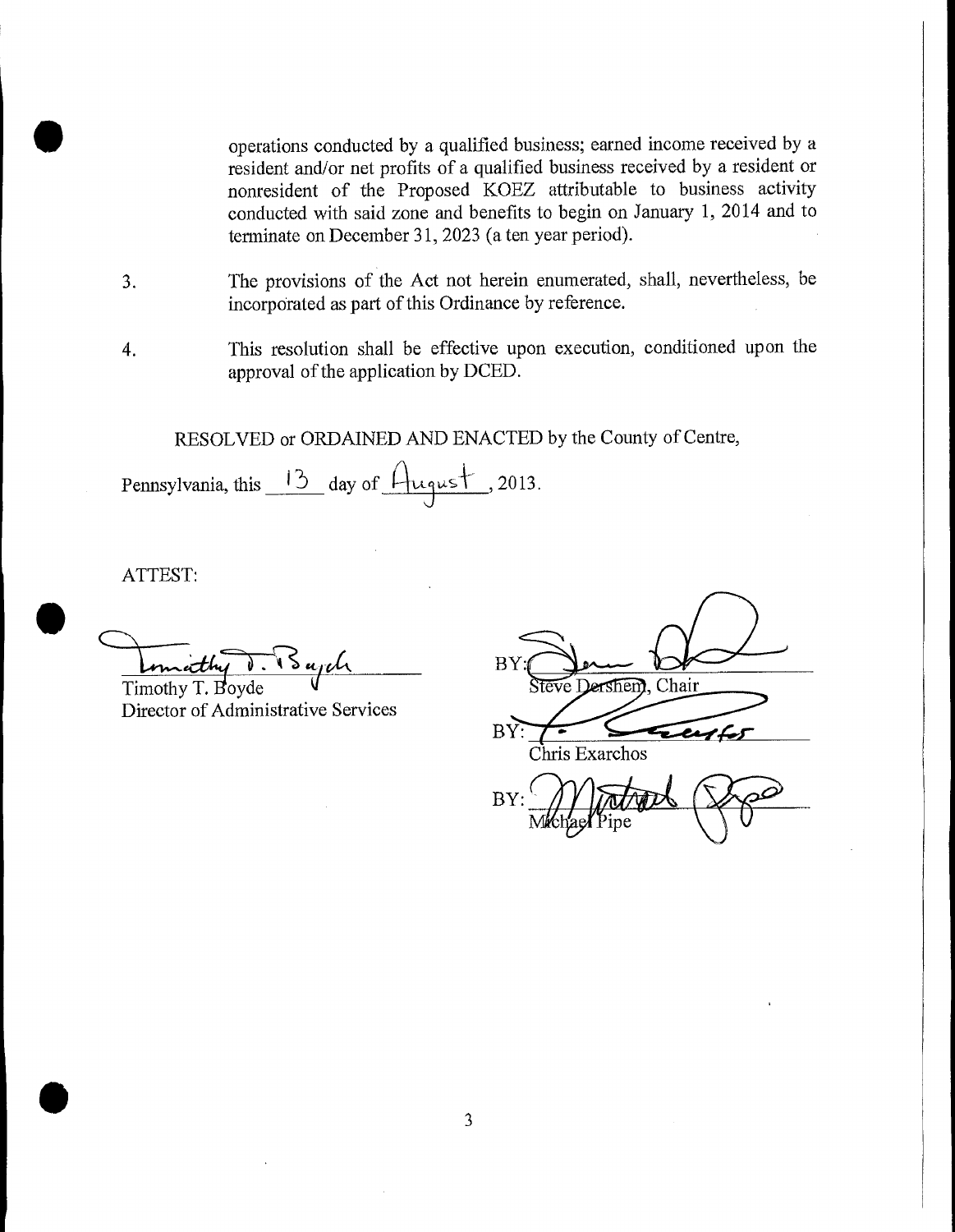*ko* ci EXHIBIT A Registry  $\begin{array}{ccc} 1 & 1 & 1 \end{array}$  13-3/3 Legal Description  $\left|\sum_{1\leq i\leq n} \sum_{i=1}^n \frac{1}{i} \right|$  Uniform Parcel Identifier

#### PARCEL<sub>1</sub>:

ALL that certain messuage, tenement, tract and parcel of ground situate in the Township of Spring, County of Centre and State of Pennsylvania, bounded and described as follows, towit:

BEGINNING at a concrete monument located along Pennsylvania Highway Route *53* and on a line oflands of Titan Metal Manufacturing Company; thence along lands of Titan Metal Manufacturing Company and across Logan Branch North eighty-four degrees eight minutes and thirty seconds West  $(N 84^{\circ} 08' 30'' W)$  one hundred fifty three and sixty one hundredths (153.60) feet to an iron pin; thence along lands of Titan Metal Manufacturing Company and along Logan Branch North fourteen degrees and sixteen minutes East (N 14° 16' E) one hundred thirty-seven and nineteen one hundredths feet (137.19) to an iron pin; thence along lands of Titan Metal Manufacturing Company North two degrees and thirteen minutes West (N  $2^{\circ}$  13' W) one hundred three and forty one hundredths (103.40) feet to an iron pin; thence across Logan Branch South eighty-one degrees and fifty-two minutes East (S 81° 52' E) one hundred fifteen and sixty one hundredths (115.60) feet to an iron pin along Pennsylvania Highway Route 53; thence along said highway South two degrees and eleven minutes East (S  $2^{\circ}$  11' E) two hundred thirty-five and eighty-two one hundredths (235,82) feet to the place of beginning.

Tax Parcel 13-3-21



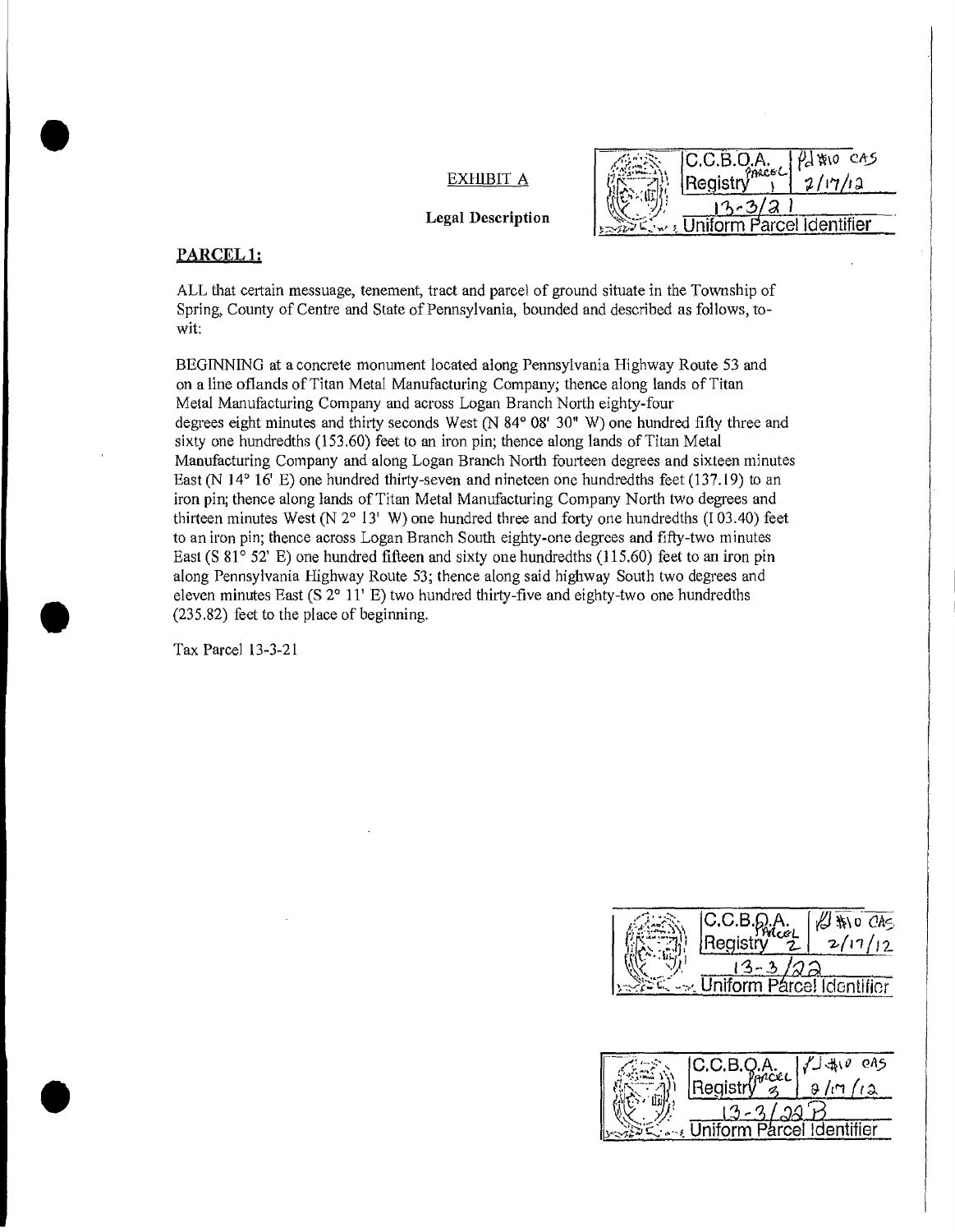# **PARCEL2:**

ALL that certain piece or parcel ofland situate in Spring Township, Centre County, Pennsylvania, bounded and described as follows, to-wit:

BEGINNING at a post at edge of the Centre and Kisacoquillas Turnpike; thence by the same North four (4) degrees fifteen *(15)* minutes East, 118.5 feet to a post; thence by land of Nittany Iron Company, East, 50 feet to a post; thence by same South four (4) degrees fifteen *(15)* minutes west, 118.5 feet to a post; thence by the same, West 50 feet to the place of beginning.

SUBJECT nevertheless to any portion of the land herein conveyed taken for highway purposes.

Tax Parcel 13-3-22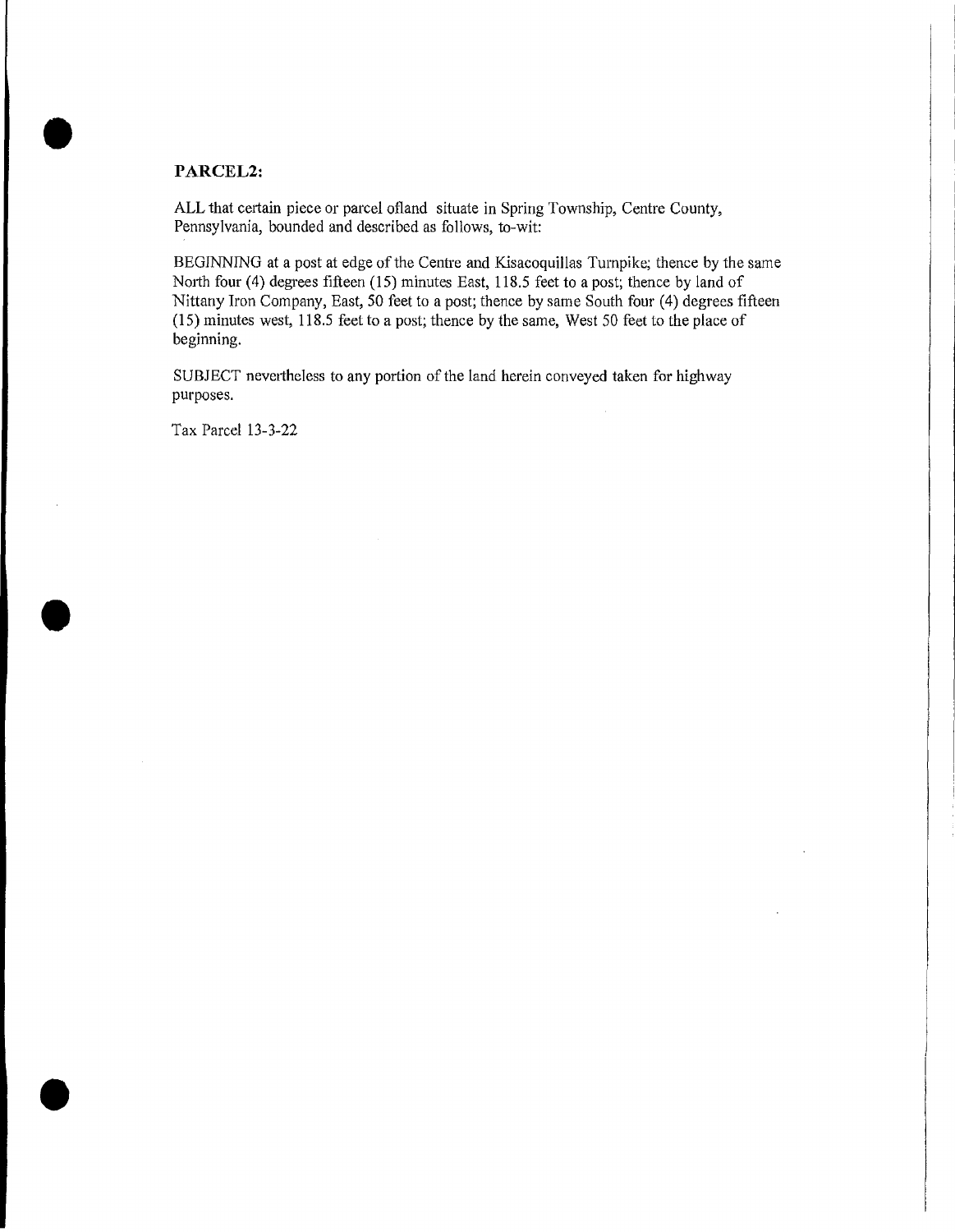## **PARCEL3:**

 $\blacksquare$ 

ALL that certain parcel of land situated in the Township of Spring, County of Centre, State of Pennsylvania, bounded and described as follows:

BOUNDED on the East by Pennsylvania State Highway Route 144, Public Road from Bellefonte to Pleasant Gap; on the South by Spring Township Road No. 384; on the West and North by lands now of Cerro Corporation.

BEGINNING at the comer junction of the Westerly right-of-way line of said State Highway Route 144 and the Northerly right-of-way line of Spring Township Road No. 348, approximately three-quarters of a mile South of Bellefonte Borough line; thence continuing along said Township right-of-way South 46 degrees 17 minutes West to a comer a distance of 41.40 feet; thence along lands now of Cerro Corporation North 27 degrees 43 minutes West a distance of 144.72 feet to a corner; thence along the lands now of Cerro Corporation North 62 degrees 17 minutes East a distance of 40.00 feet to a corner situated on the Westerly right-ofway line of said State Highway Route No. 144; thence along said State Highway right-of-way South 27 degrees 43 minutes East 134.00 feet to the place of beginning.

Tax Parcel 13-3-22B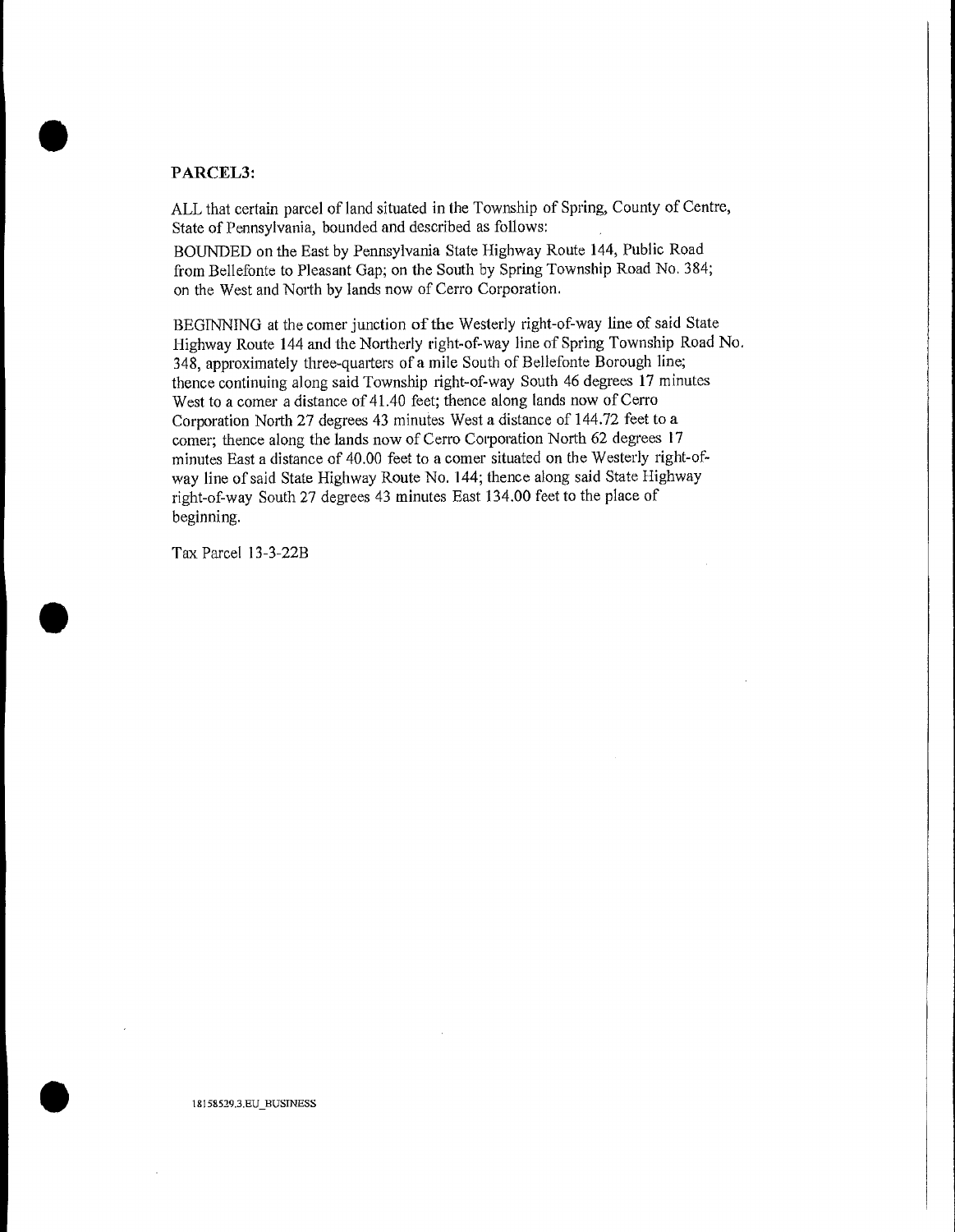# **PARCEL 4:**

ALL that certain messuage and lot of ground situate in Spring Township, Centre County, Pennsylvania, bounded and described as follows, to-wit:

BEGINNING at post on the East side of the State Highway and being the northwest corner of the premises hereby conveyed; thence in an easterly direction parallel with the southern line of lot hereby conveyed 250 feet, more or less, to post comer; thence in a southwesterly direction along other land formerly of Isaac Miller parallel with the line of the premises hereby conveyed along said State Highway a distance of 46 feet to post comer to lands now or late of Charles K. McCafferty; thence in a northwesterly direction along line ofland of said Charles K. McCafferty a distance of 250 feet, more or less, to comer on the east side of the state highway; thence in a northerly direction along said state highway a distance of 46 feet to the place of beginning.

Tax Parcel 13-3-90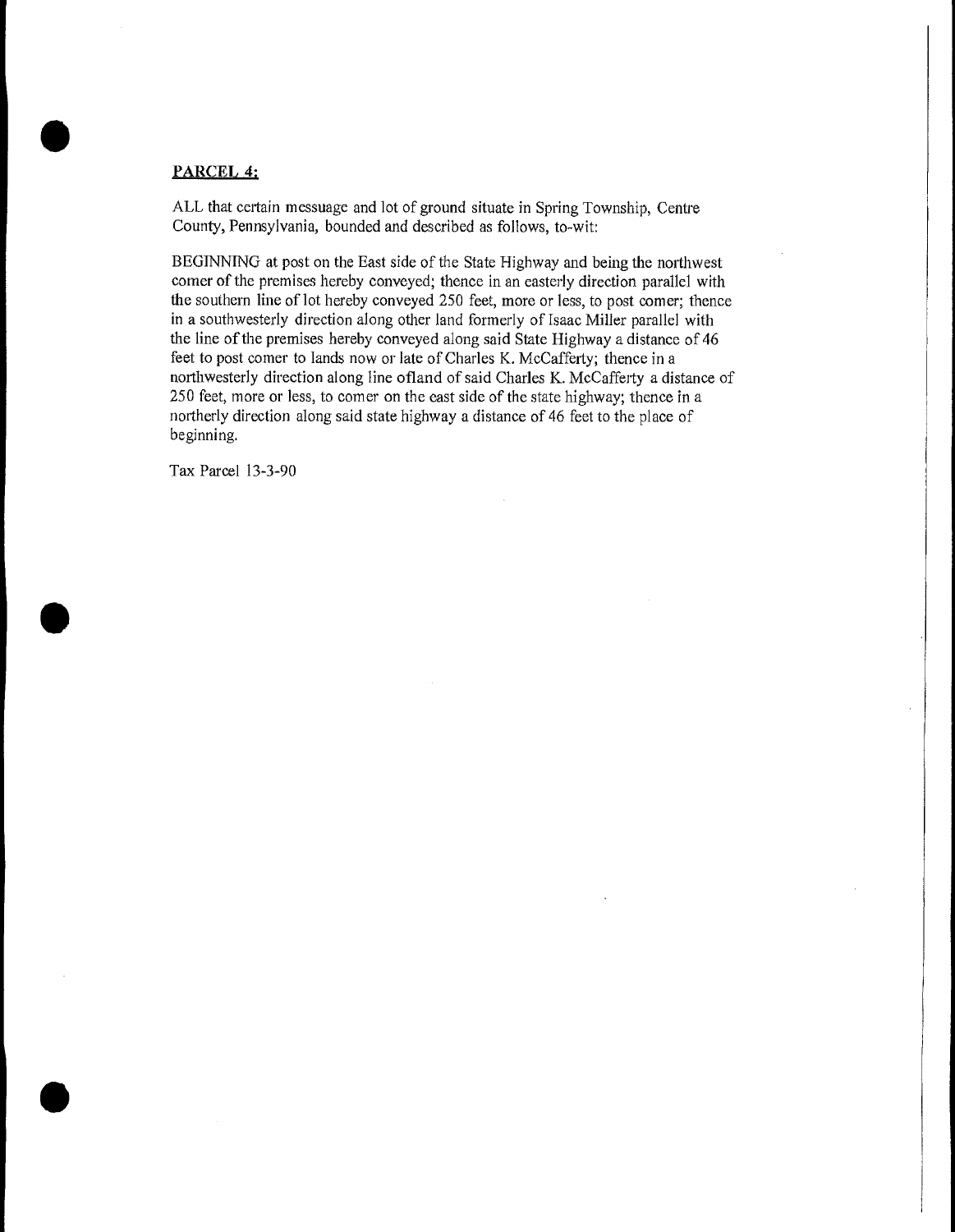## **PARCEL 5:**

ALL that certain messuage, tenement and lot of ground situate in Spring Township, Centre County, Pennsylvania, bounded and described as follows, to-wit:

BEGINNING at a post on the western side of the Centre and Kishacoquillas Turnpike some distance south of the toll gate and comer of lot sold to James Flack; thence along said Turnpike south seven (7) degrees east eighty and one-half (80 112) feet to a post; thence along land now or formerly of Blanchard westwardly eighty (80) feet to a post near Logan Branch; thence northwardly along Logan Branch eighty and one-half (80 112) feet to a post on line of land now or formerly of James Flack; thence eastwardly eighty (80) feet along land of said Flack lot to the place of beginning.

Tax Parcel 13-3-92

| مسنند |  |  |
|-------|--|--|
|       |  |  |
|       |  |  |
|       |  |  |
|       |  |  |
|       |  |  |
|       |  |  |
|       |  |  |
|       |  |  |
|       |  |  |

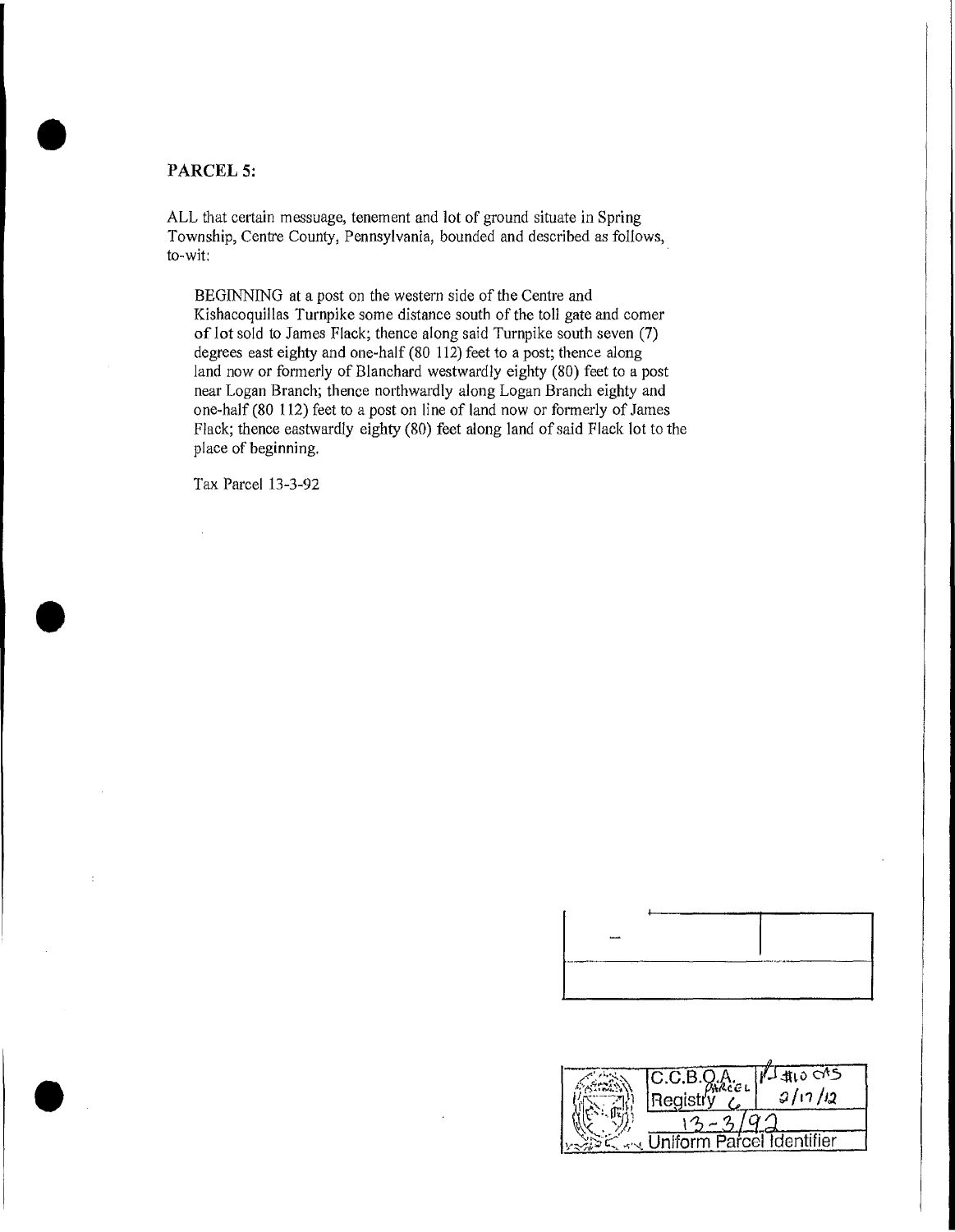# **PARCEL 6:**

 $\bullet$ 

**S** 

 $\bullet$ 

ALL that certain messuage, tenement and lot of ground situate and being in Spring Township, Centre County, Pennsylvania, bounded and described as follows, to-wit:

BEGINNING at a post on the west side of the Centre and Kishacoquillas Turnpike some distance south of the old toll gate; thence along said Turnpike south seven (7) degrees east thirty-nine and onehalf (39-1/2) feet to post on line of lot formerly owned by Jared Harper; thence along line of Harper lot referred to westwardly eighty (80) feet to post near Logan Branch; thence northwardly along Logan Branch thirty-nine and one-half

(39-1/2) feet to line of land formerly owned by Isaac Miller; thence eastwardly along line of said Miller lot, to post on said Turnpike, the place of beginning.

Tax Parcel 13-3-93

 $\mathbf{C}_{\cdot, \zeta, \cdot}$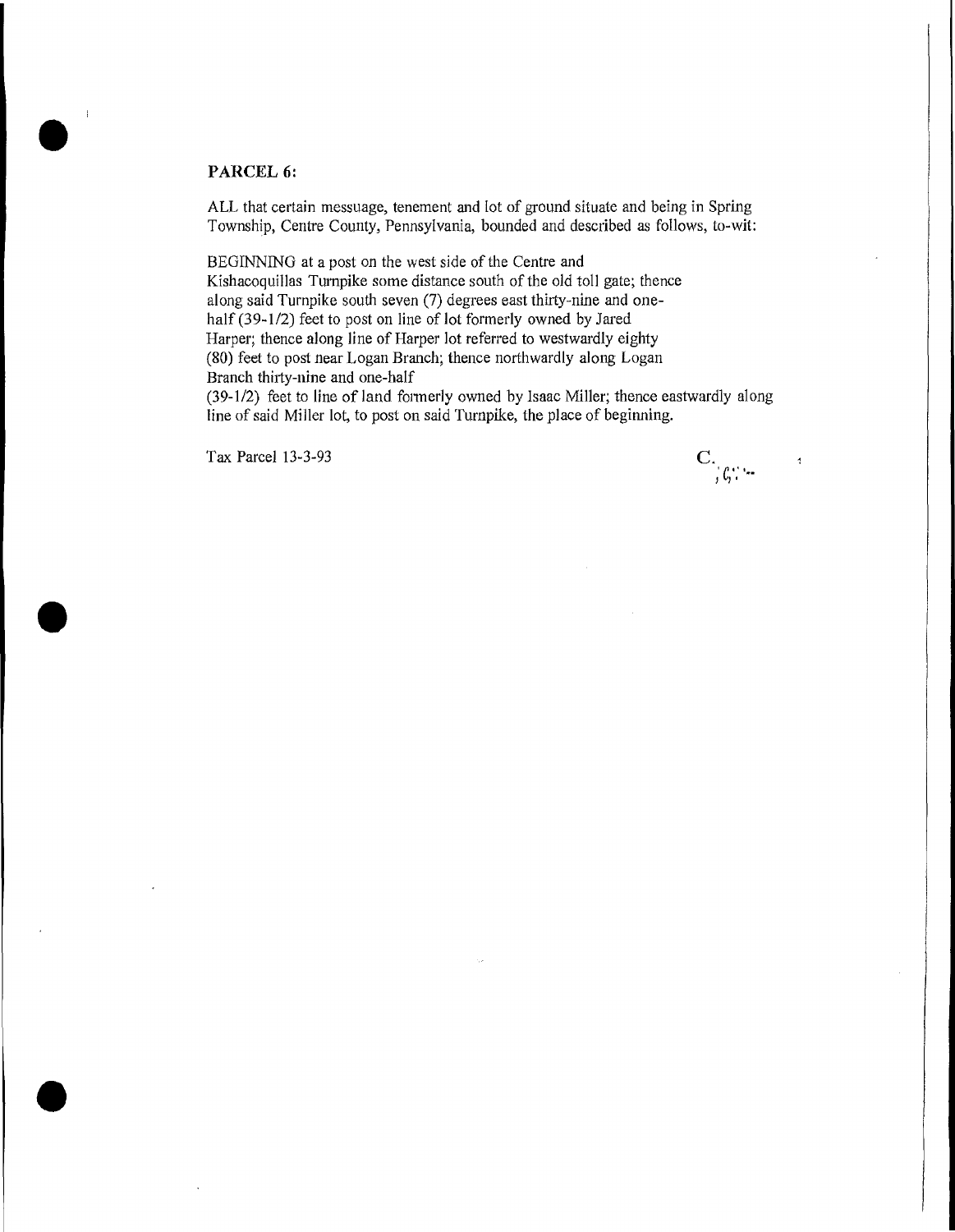### PARCEL 7:

ALL those two (2) certain tracts or parcels of land situate in Spring Township, Centre County, Pennsylvania, bounded and described as follows, to-wit:

TRACT NO. 1: Situate on the west side of the State Highway, formerly the turnpike, at a point at said State Highway, being the southeast corner of the lot of ground now described; thence in a northerly direction, along the west side of said State Highway, a distance of fifty (50) feet to a comer; thence in a westerly direction to margin on Logan's Branch; thence up Logan's Branch, in a southerly direction, fifty (50) feet to a corner; thence in an easterly direction, to the western side of said State Highway, the place of beginning.

TRACT NO. 2: BEGINNING at a post on the western side of said State Highway ten **(10)** feet south of the southeast corner of lot hereinabove described; thence in a northerly direction ten (10) feet to comer of said southern line above-referred to; thence in a westerly direction along the southern line of lot herein-described, a distance of eighty (80) feet to a post; thence in a southerly direction ten (JO) feet to a post; thence in an easterly direction parallel with the southern line of lot herein-above described to said State Highway, the place of beginning. Said premises being ten (I 0) feet in width along the eastern side and west side thereof and eighty (80) feet in length along the two other sides, and being a strip of land contiguous to the premises hereinabove described.

| Tax Parcel 13-3-94 | $\frac{1}{840}$ and $\frac{1}{2}$<br>ARCE L<br>'Reais.<br>Uniform Parcel Identifier<br>ar ar fil                                                                           |
|--------------------|----------------------------------------------------------------------------------------------------------------------------------------------------------------------------|
|                    | ,「……」   CU-13<br><u>// …… // │ Registry</u><br>fr5ي<br>$\frac{1}{2}$ $\int$ $J$ ? $\int$ $l$ :?<br><u>13-- 3/lilii.</u><br>Patcel Ident1f1er<br>the control of the control |